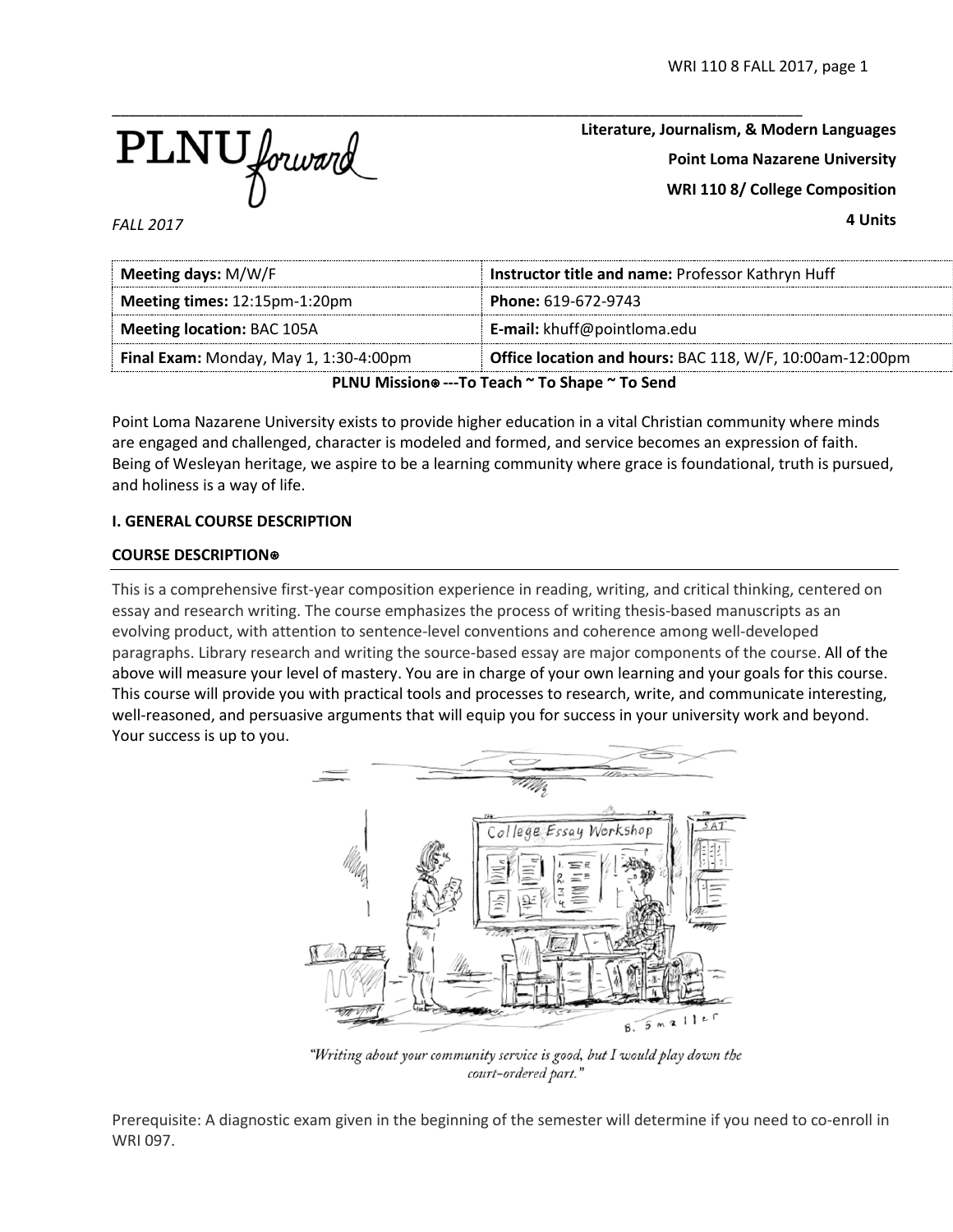## **ALIGNMENT OF IDEA OBJECTIVES TO GELOs, CLOs, & ASSESSMENT** ⍟

At the end of the semester, you will be asked to evaluate this course on four specific learning outcomes that the LJML Composition Department has rated as essential, important components of the course. Below is a graphic that will show you what you can expect to learn and how your learning will be measured.

| <b>IDEA Course Objectives</b>                                                                                                                                                                                                                                      | <b>GE Learning Outcomes (GELOs)</b>                                                                                                                                                                                                                                                                                                            | <b>Course Learning</b><br><b>Outcomes (CLOs)</b>                                                                                                                    | <b>Assessment of Learning</b>                                                                                                                                                                                                                |
|--------------------------------------------------------------------------------------------------------------------------------------------------------------------------------------------------------------------------------------------------------------------|------------------------------------------------------------------------------------------------------------------------------------------------------------------------------------------------------------------------------------------------------------------------------------------------------------------------------------------------|---------------------------------------------------------------------------------------------------------------------------------------------------------------------|----------------------------------------------------------------------------------------------------------------------------------------------------------------------------------------------------------------------------------------------|
| 3.<br>Learn to apply course<br>material (to improve thinking,<br>problem solving, and<br>decisions).<br>8. Develop skill in expressing<br>yourself orally and in writing.                                                                                          | 1a. Students will be able to effectively<br>express ideas and information to others<br>through written communication.                                                                                                                                                                                                                          | 1. Apply English language<br>conventions in various<br>genres of academic writing.                                                                                  | In-class activities: solo work &<br>teamwork<br><b>10 MUG Quizzes</b><br>2 Research papers<br>2 drafted essays<br>Oral presentations                                                                                                         |
| 3. Learn to apply course<br>material (to improve thinking,<br>problem solving, and<br>decisions).<br>8. Develop skill in expressing<br>yourself orally and in writing.                                                                                             | <b>1a.</b> Students will be able to effectively<br>express ideas and information to others<br>through written communication.<br>1d. Critical Thinking: Students will be able to<br>examine, critique, and synthesize<br>information in order to arrive at reasoned<br>conclusions.                                                             | 2. Demonstrate knowledge<br>of the stages of the writing<br>process in academic<br>writing: planning, drafting,<br>organizing, composing,<br>revising, and editing. | In-class activities: solo work &<br>teamwork<br>Scaffolded assignment<br>sequences<br>Peer editing<br>2 research papers<br>2 drafted essays<br><b>Rubrics</b><br>Oral presentations                                                          |
| 3. Learn to apply course<br>material (to improve thinking,<br>problem solving, and<br>decisions).<br>8. Develop skill in expressing<br>yourself orally and in writing.<br>11. Learn to analyze and<br>critically evaluate ideas,<br>arguments, and points of view. | 1a. Students will be able to effectively<br>express ideas and information to others<br>through written communication.<br>1d. Critical Thinking: Students will be able to<br>examine, critique, and synthesize<br>information in order to arrive at reasoned<br>conclusions.                                                                    | 3. Evaluate and use<br>rhetorical modes of<br>organization to create<br>written compositions.                                                                       | <b>Critical readings &amp; annotations</b><br>Case studies<br><b>Microthemes</b><br><b>Class discussions</b><br>10 Reading quizzes<br>In-class activities: solo work &<br>teamwork<br>Multi-drafted compositions<br><b>CREATE activities</b> |
| 9. Learn how to find, evaluate,<br>and use credible resources to<br>explore a topic in depth.<br>11. Learn to analyze and<br>critically evaluate ideas,<br>arguments, and points of view.                                                                          | 1c. Information Literacy: Students will be<br>able to access and cite information as well as<br>evaluate the logic, validity, and relevance of<br>information from a variety of sources.<br>1d. Critical Thinking: Students will be able to<br>examine, critique, and synthesize<br>information in order to arrive at reasoned<br>conclusions. | 4. Evaluate online sources of<br>information for valid<br>authority and expertise.                                                                                  | Library research assignment<br>In-class activities: solo & team<br>work<br>Case studies<br>Library research<br>Scaffolded assignment<br>sequences                                                                                            |
| 3. Learn to apply course<br>material (to improve thinking,<br>problem solving, and<br>decisions).<br>9. Learn how to find,<br>evaluate, and use credible<br>resources to explore a topic in<br>depth.                                                              | 1a. Students will be able to effectively<br>express ideas and information to others<br>through written communication.<br>1c. Information Literacy: Students will be<br>able to access and cite information as well as<br>evaluate the logic, validity, and relevance of<br>information from a variety of sources.                              | 5. Apply documentation<br>formats to cite research in<br>written compositions.                                                                                      | <b>Research notes</b><br>Library research assignment<br>Case studies<br>In-class activities: solo & team<br>work<br><b>Homework</b><br>2 research papers                                                                                     |
| 9. Learn how to find,<br>evaluate, and use credible<br>resources to explore a topic in<br>depth.<br>11. Learn to analyze and<br>critically evaluate ideas,<br>arguments, and points of view.                                                                       | 1c. Information Literacy: Students will be<br>able to access and cite information as well as<br>evaluate the logic, validity, and relevance of<br>information from a variety of sources.<br>1d. Critical Thinking: Students will be able to<br>examine, critique, and synthesize<br>information in order to arrive at reasoned<br>conclusions. | 6. Analyze texts to<br>determine point-of-view,<br>differing perspectives, tone,<br>purpose, audience, and<br>theme.                                                | Critical readings & annotations<br>Case studies<br>Library research<br><b>Microthemes</b><br><b>Class discussions</b><br>10 Reading quizzes<br>In-class activities: solo work &<br>teamwork<br><b>CREATE activities</b>                      |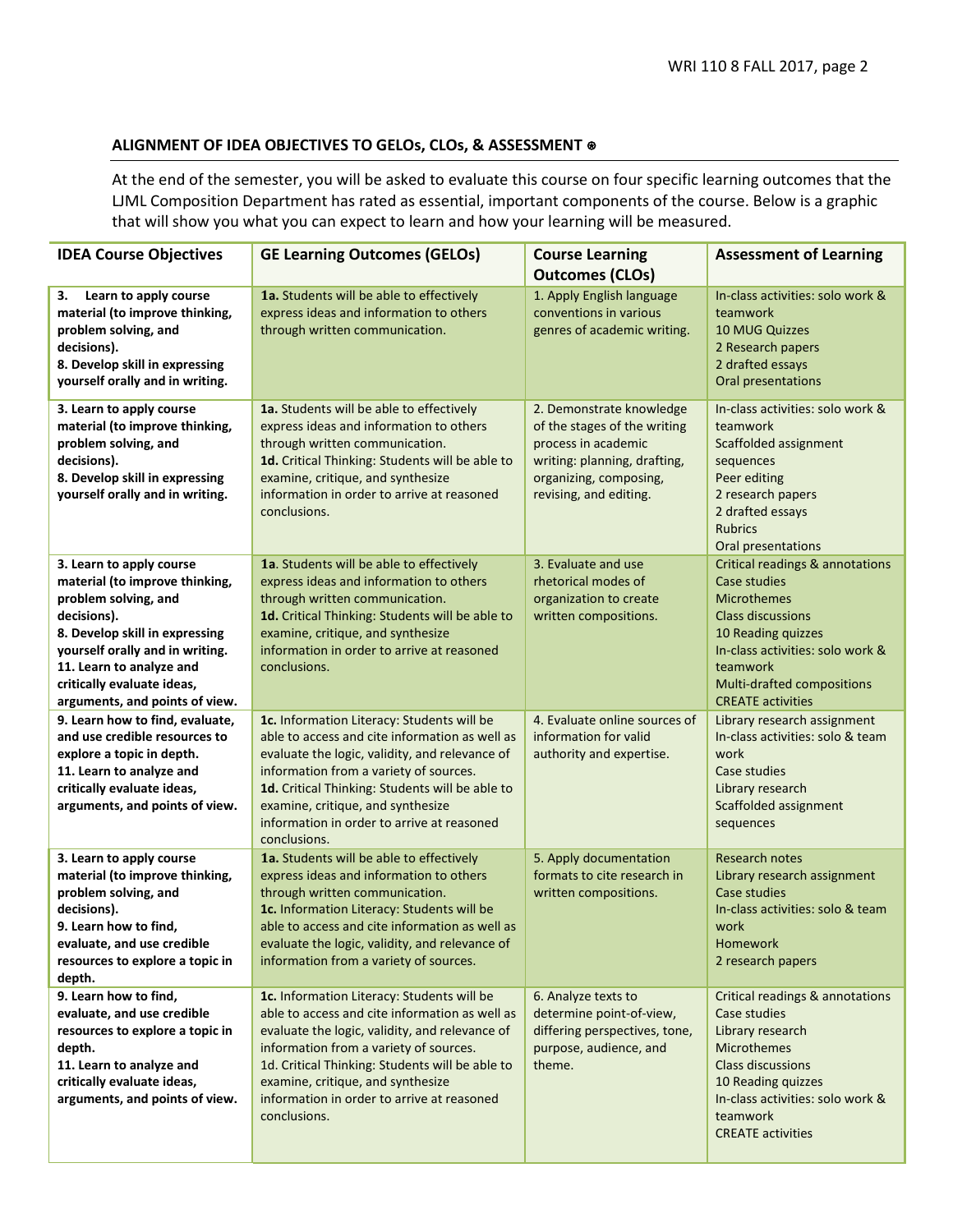### **REQUIRED TEXTS AND RECOMMENDED STUDY RESOURCES**

- 1. Axelrod, Rise B., Charles R. Cooper, and Alison M. Warriner. *Reading Critically, Writing Well*. 11<sup>th</sup> ed. Bedford/St. Martin's, 2017. [*RCWW*]
- 2. Hacker, Diana, and Nancy Sommers. *A Writer's Reference with Exercises, with MLA Updates*. 8<sup>th</sup> ed. Mac Higher, 2016. [*WR*]
- 3. Piper, John. *Don't Waste Your Life*. Crossway, 2003. [*DWYL*]
- 4. Canvas Course: [https://www.canvas.pointloma.edu.](https://www.canvas.pointloma.edu/)
- 5. Physical notebook with college-ruled composition paper; laptop; printer.
- 6. Expect to spend approximately \$15.00 on printing costs.

## **ASSESSMENT AND GRADING**⍟

Assignments are aligned to institution, program, and course learning outcomes. Evaluation is based on various criteria: rubrics, quizzes, formative assessment, and summative assessment.

| Assignment distribution by percentage:                                                                                                                                                                                 |                                      | Grade scale:                                                                                  |                                                                                            |
|------------------------------------------------------------------------------------------------------------------------------------------------------------------------------------------------------------------------|--------------------------------------|-----------------------------------------------------------------------------------------------|--------------------------------------------------------------------------------------------|
| <b>Research Papers</b><br>$\bullet$<br><b>Drafted Essays</b><br>$\bullet$<br>Homework<br>$\bullet$<br>Quizzes<br>٠<br><b>Final Exam</b><br>$\bullet$<br>Attendance, in-class activities,<br>$\bullet$<br>participation | 60%<br>5%<br>10%<br>10%<br>10%<br>5% | $A = 93 - 100$<br>$A = 92 - 90$<br>$B+=87-89$<br>$B = 83 - 86$<br>$B = 80 - 82$<br>$C+=77-79$ | $C = 73 - 76$<br>$C = 70 - 72$<br>$D+=67-69$<br>$D=63-66$<br>$D = 60 - 62$<br>$F = 0 - 59$ |

## **II. POLICIES & PROCEDURES**

### **SUPPORT**

You may count on my expertise and support to help you meet your course goals. However, I cannot support lack of planning or effort. Neither can I think for you. If you need assistance or feedback on any aspect of the course that is not addressed in class, I will be happy to meet with you before or after class to discuss your concerns and needs and to provide guidance and feedback. If you desire a longer session, you may drop in during office hours or schedule an appointment. For additional support, you are strongly encouraged to consul[t Tutorial Services](http://www.pointloma.edu/experience/offices/student-services/tutorial-services/services) or any of [Ryan Library's librarians.](http://www.pointloma.edu/ryanlibrary)

## **STUDENT CONDUCT**

As a valued member of a community of learners, you have an obligation to be responsible and respectful to classmates and the instructor and to ensure that the exercise of your freedom of expression does not impinge on the rights of others in their quest for learning. In addition, you must acknowledge the responsibility of the professor to create and preserve an environment conducive to the learning of all students. The instructor has the responsibility and authority to maintain appropriate student behavior. The instructor is responsible for maintaining standards of academic performance established for this course.

### **STUDENT ATHLETES**

Any student athlete who is going to miss a class due to team obligations must speak with me and present official documentation by the end of Week 2 or as soon as the game schedule is posted. These absences will be excused, but assignments must still be submitted on their scheduled due dates.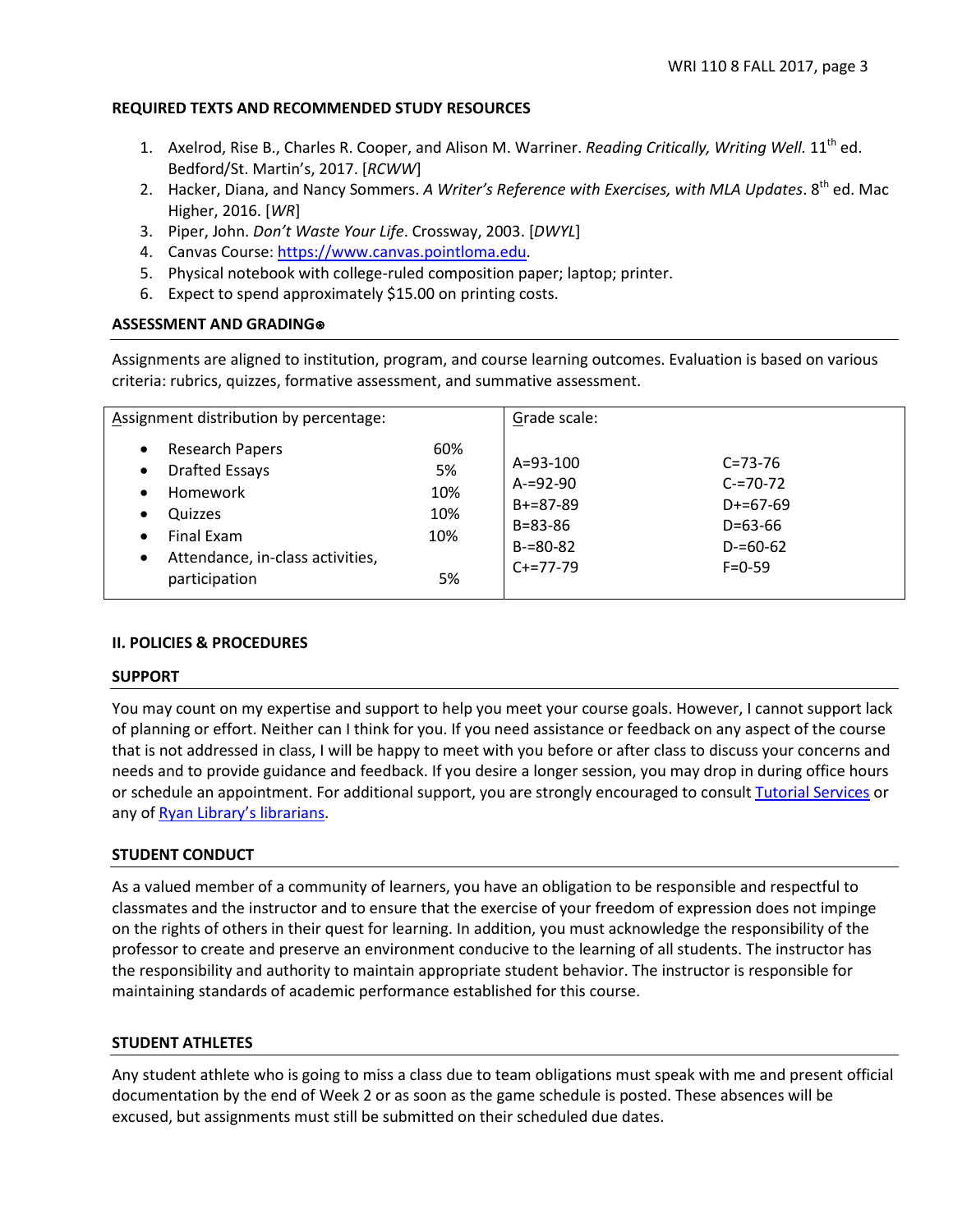### **ASSIGNMENTS**

Homework, readings, discussion, and in-class writing assignments are 100% required. You must be prepared to discuss reading assignments on the day they are due, participate in respectful and lively discussions, and write your very best each and every day. Be prepared to read assigned texts closely, share your ideas with the class, and ask questions of your peers and your instructor. Examples include in-class writing exercises, activities, writing logs, reading responses, peer review worksheets, and research process assignments.

### **LATE ASSIGNMENTS**

Absence from class does not excuse the lateness of an assignment, and emails requesting extensions will not be answered. You must still submit your work by the due date even if you are not in class on that day. Points will be deducted for late work. Extensions may be granted in the case of a documented emergency or at my discretion.

#### **ABSENCES**

**In the event of absence for ANY reason, you are responsible for ANY information or class content missed.** It is your responsibility to consult Canvas or to contact a classmate for any missed handouts, notes, or content for the session missed. Do not email me with any non-excused requests for missed content or extensions on assignment due dates. A courtesy email to notify me of your absence is appreciated but not required.

#### **PEER REVIEW GROUPS**

You must bring three copies of the first drafts of your essays on the dates due. If you do not have a first draft for your peer review group, you must still attend class and participate in reading and responding to your peers' essays; failure to provide copies of your first draft to your group or to complete reviews for your peers will count against you (not against your peers) as missed homework.

#### **CANVAS**

It is your responsibility to check your Canvas account often for announcements, course material, forms, handouts, videos, postings, and messages. This is the primary way outside of class to access course materials, submit assignments, and communicate with each other. **NOTE: While the Canvas gradebook should give you a relatively accurate view of your "running total" score in the class, you should not rely on it as a concrete reflection of your grade. See me if you have questions about this.** 

### **ELECTRONIC DEVICES**

Please bring your laptop or mobile word processor to class. You will need it for some but not all in-class activities. BUT, until I give direction for use, all electronic devices must be silenced or turned off before the start of class. If during class you are seen texting, tweeting, checking email or Facebook, listening to music, or conducting any activity not related to the class activity at the moment, I will mark you absent for that day. Unauthorized use of technology is not the place for the classroom. There will be times when you will be allowed to use technology, and these will be announced ahead of time.

### **COMPUTER OR PRINTER PROBLEMS**

Problems with technology happen. However, you should always back up your files. If your computer crashes and you are unable to produce a copy of your work by the beginning of class, your paper will be late. Do not leave printing your assignments until right before class. If your printer breaks and you are unable to produce a hard copy of your work at the beginning of class, you must still upload it to Canvas. An electronic submission will not take the place of a hard copy. You must produce a hard copy and deliver it to me in class no later than the next session.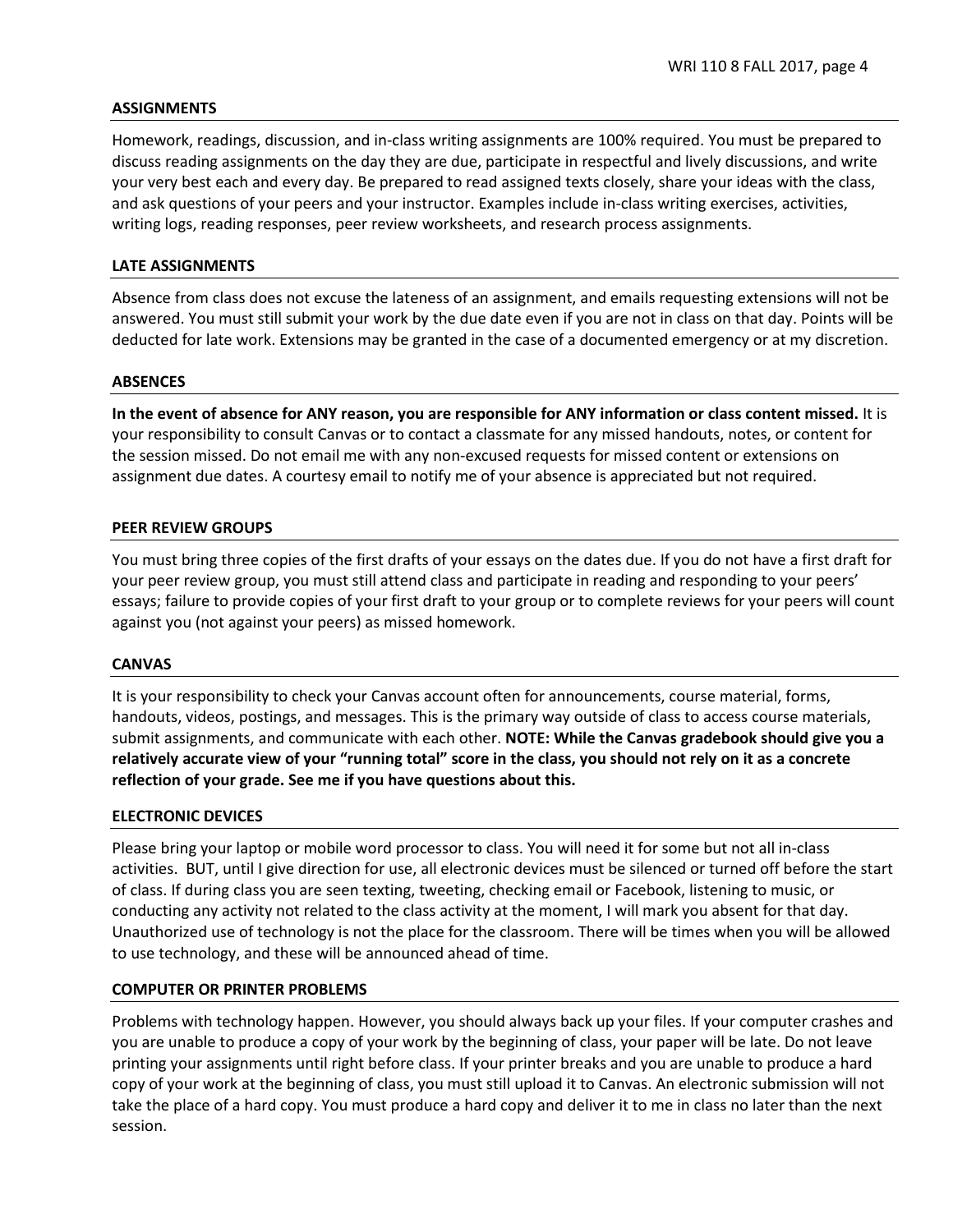# **COMMITMENT TO DIVERSITY AND NON-DISCRIMINATION**

This classroom will be a safe environment that is 100% free of discriminatory acts and bias. Cultural sensitivity will be strongly encouraged as you grow as contributors to the academic conversation and to the conversations in your life beyond the university. We will at all times practice the stated Core Values for PLNU:

- A willingness to hear and learn from many diverse voices is foundational to a Christian liberal arts education and prepares students to become truly educated people, equipped to live in a diverse society and world.
- It is through the inclusion and experience of others from diverse backgrounds and points of view that we often begin to see dimensions of truth previously unseen by us.
- Diversity not only enriches the educational endeavor, it is critical to it.

If you witness or experience an incident that could be considered unfair, biased, or discriminatory, please let me know, or contact PLNU's Chief Diversity Officer.

## **FINAL EXAMINATION POLICY**⍟

Successful completion of this class requires taking the final examination **on its scheduled day**. The final examination schedule is posted on th[e Class Schedules](http://www.pointloma.edu/experience/academics/class-schedules) site. No requests for early examinations or alternative days will be approved.

## **PLNU COPYRIGHT POLICY ⊕**

Point Loma Nazarene University, as a non-profit educational institution, is entitled by law to use materials protected by the US Copyright Act for classroom education. Any use of those materials outside the class may violate the law.

## **PLNU ACADEMIC HONESTY POLICY**⍟

Students should demonstrate academic honesty by doing original work and by giving appropriate credit to the ideas of others. Academic dishonesty is the act of presenting information, ideas, and/or concepts as one's own when in reality they are the results of another person's creativity and effort. A faculty member who believes a situation involving academic dishonesty has been detected may assign a failing grade for that assignment or examination, or, depending on the seriousness of the offense, for the course. Faculty should follow and students may appeal using the procedure in the university Catalog. See **Academic Policies** for definitions of kinds of academic dishonesty and for further policy information.

## **PLNU ACADEMIC ACCOMMODATIONS POLICY**⍟

If you have a diagnosed disability, please contact PLNU's Disability Resource Center (DRC) within the first two weeks of class to demonstrate need and to register for accommodation by phone at 619-849-2486 or by e-mail at [DRC@pointloma.edu.](mailto:DRC@pointloma.edu) See [Disability Resource Center](http://www.pointloma.edu/experience/offices/administrative-offices/academic-advising-office/disability-resource-center) for additional information.

## **PLNU ATTENDANCE AND PARTICIPATION POLICY**⍟

Regular and punctual attendance at all classes is considered essential to optimum academic achievement. If the student is absent from more than 10 percent of class meetings (3 class periods), the faculty member can file a written report, which may result in de-enrollment. If the absences exceed 20 percent (6 class periods), the student may be de-enrolled without notice until the university drop date or, after that date, receive the appropriate grade for their work and participation. See [Academic Policies](http://catalog.pointloma.edu/content.php?catoid=18&navoid=1278) in the Undergraduate Academic Catalog. 42 class periods